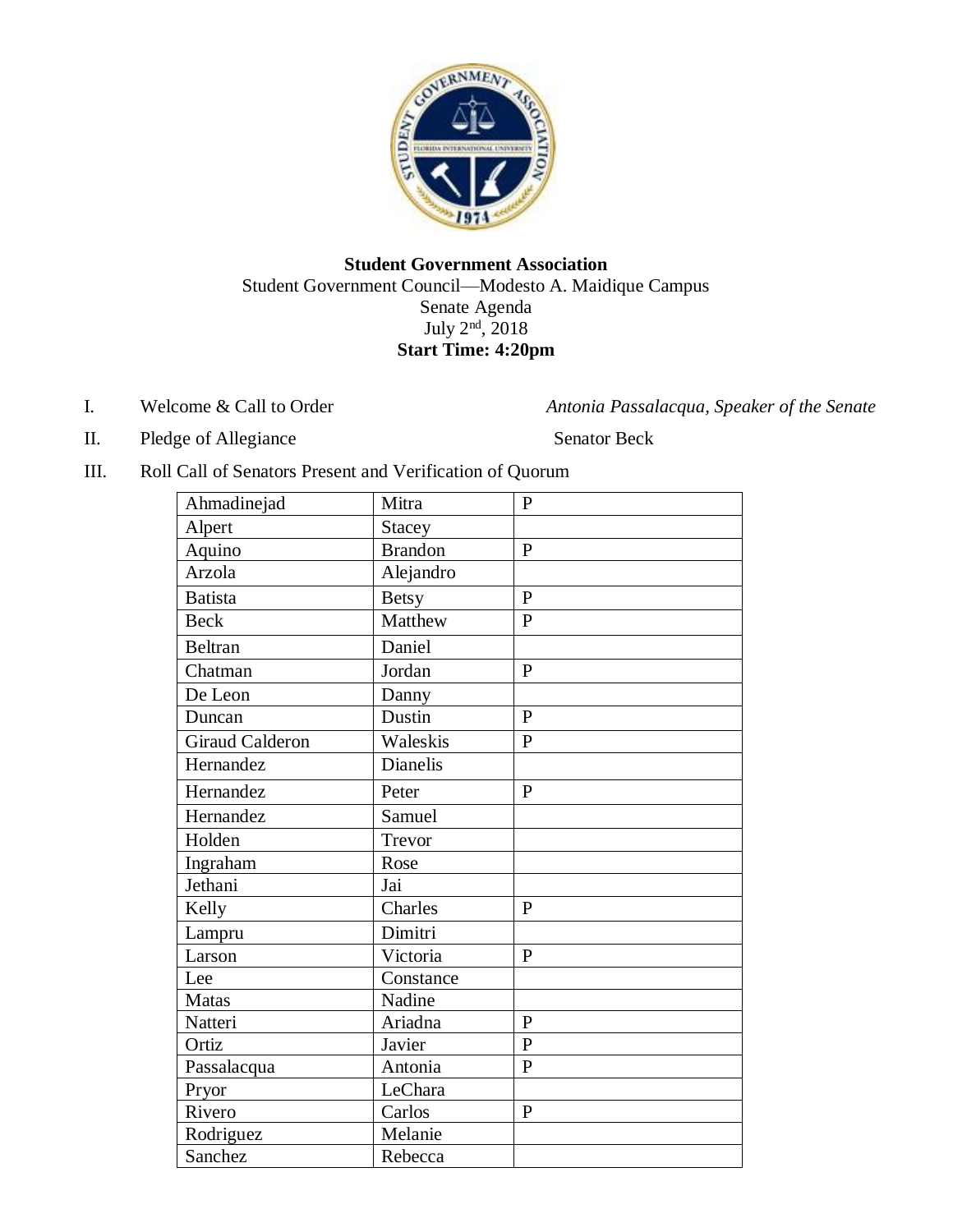| Santos  | Samuel  |            |
|---------|---------|------------|
| Simpson | Tidjan  |            |
| Spencer | Jessica |            |
| Suarez  | Luis    |            |
| Vera    | Bertha  |            |
| Vulcain | Dylan   | P          |
| Zahedi  | Leila   | Tardy 4:30 |
| 15/36   |         |            |

- IV. Approval of the Minutes from June  $18<sup>th</sup>$ , 2018
- V. Adoption of the Agenda
- VI. Invited Speakers
- VII. Special Orders
- VIII. Vetoed Legislation
- IX. Second Readings
- X. Unfinished Business
- XI. New Business
	- A. UB 1802
	- B. UR 2018.0001
	- C. Finance Committee Elections
	- D. Confirmation of the Elections Commissioner
	- E. Confirmation of the Secretary of Social Justice and Equity
	- F. Confirmation of The Attorney General
	- G. Confirmation of the Secretary of Educational Programs
	- H. Confirmation of the Secretary of Innovation and Research
	- I. Confirmation of the Secretary of Sustainability
- XII. Committee Reports
	- A. Finance Committee
	- B. Rules, Legislation & Judiciary Committee
	- C. Operational Review Committee
	- D. Student Advocacy Committee
	- E. Internal Affairs Committee
	- F. Graduate and Professional Student Committee
- XIII. Executive Board Reports
	- A. Speaker of the Senate
		- 1. If you have any questions, please email [sgaspeaker@fiu.edu](mailto:sgaspeaker@fiu.edu)
	- B. Speaker Pro Tempore of the Senate
		- 1. If you have any questions, please email [sgaprotemp@fiu.edu](mailto:sgaprotemp@fiu.edu)